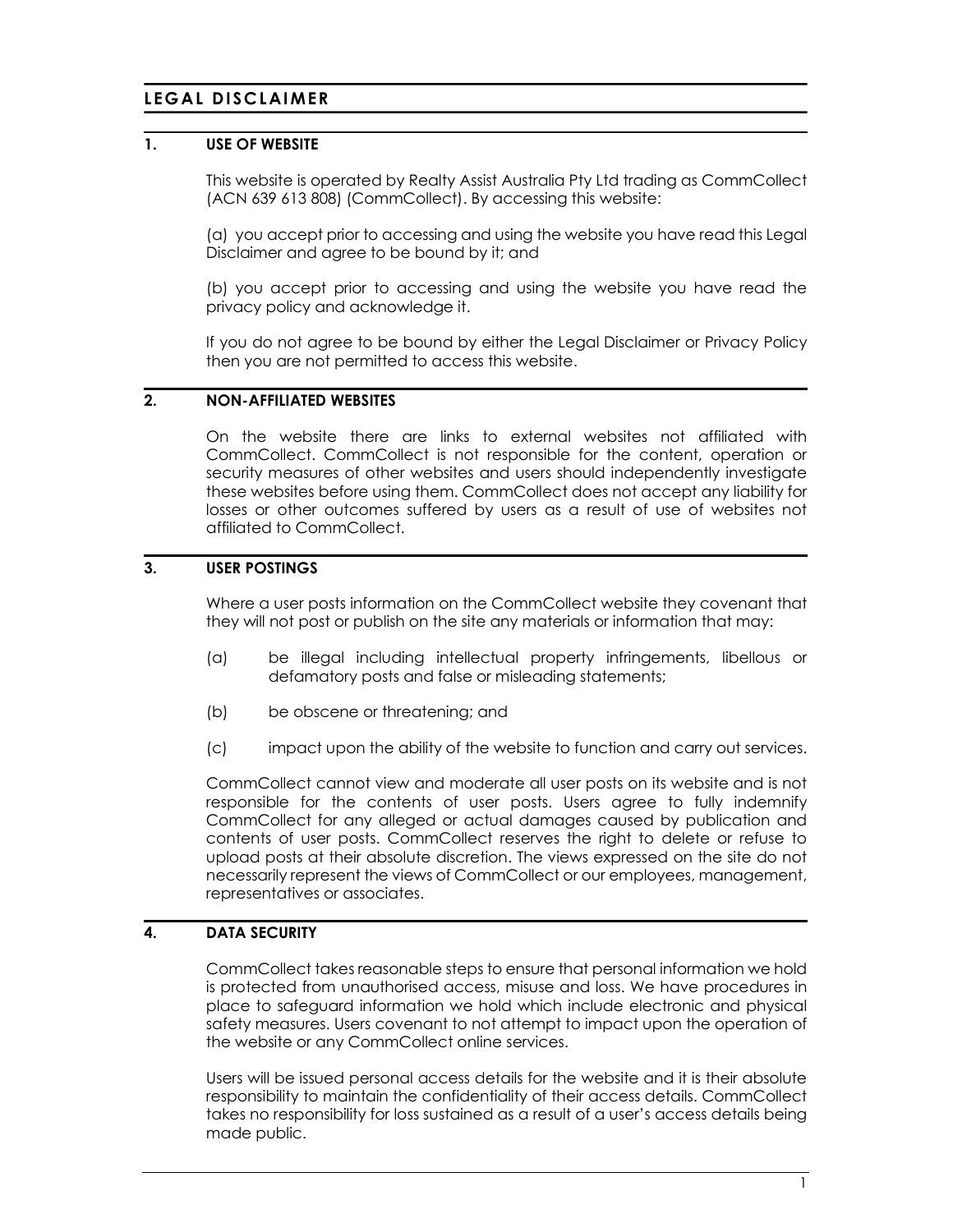The site uses cookies to keep track of visits and customise the website to provide a tailored experience. Individuals may choose to turn off cookies on their browser.

CommCollect does not disclose personal information to third parties except as outlined in our Privacy Policy.

# 5. OPT OUT

Individuals may opt out of receiving communications from CommCollect by clicking the unsubscribe link in our online communications.

#### 6. DISCLAIMER & INDEMNITY

The information contained on this website is general in nature. CommCollect accepts no liability whatsoever for any loss, damage or expense suffered by individual as a result of information in this website.

All users by accessing the website agree to our terms of service and indemnify CommCollect against any action, liability, claim, loss, damage, proceeding, expense (including legal costs) arising from or related to:

- (a) breaches or non-observance of any term of this agreement;
- (b) breaches or inaccuracy in any of user representations or warranties; and
- (c) any action brought by a third party.

CommCollect cannot give assurance of continuous secure access to the website and our services due to many factors outside CommCollect's control. The website is subject to change without notice.

#### 7. INDEPENDENT ADVICE

The product information contained on this website is a general nature. CommCollect recommends all users obtain appropriate advice from an accountant or other business advisor, prior to entering into any transaction involving CommCollect.

#### 8. WARRANTIES

CommCollect makes every effort to ensure the veracity of information on this website but does not warrant the accuracy, adequacy or completeness of the information.

All information provided on this website has been prepared without taking into account your individual financial situation. CommCollect does not warrant the suitability of the information for your purposes and suggests all users obtain appropriate advice from an accountant or other business advisor, prior to entering into any transaction involving CommCollect.

# 9. CONDUCTING A FACTORING BUSINESS

CommCollect does not provide credit or loans and engages solely in providing factoring arrangements under ASIC Corporations (Factoring Arrangements) Instrument 2017/794 issued by the Australian Securities and Investment Commission (effective 18 September 2017).